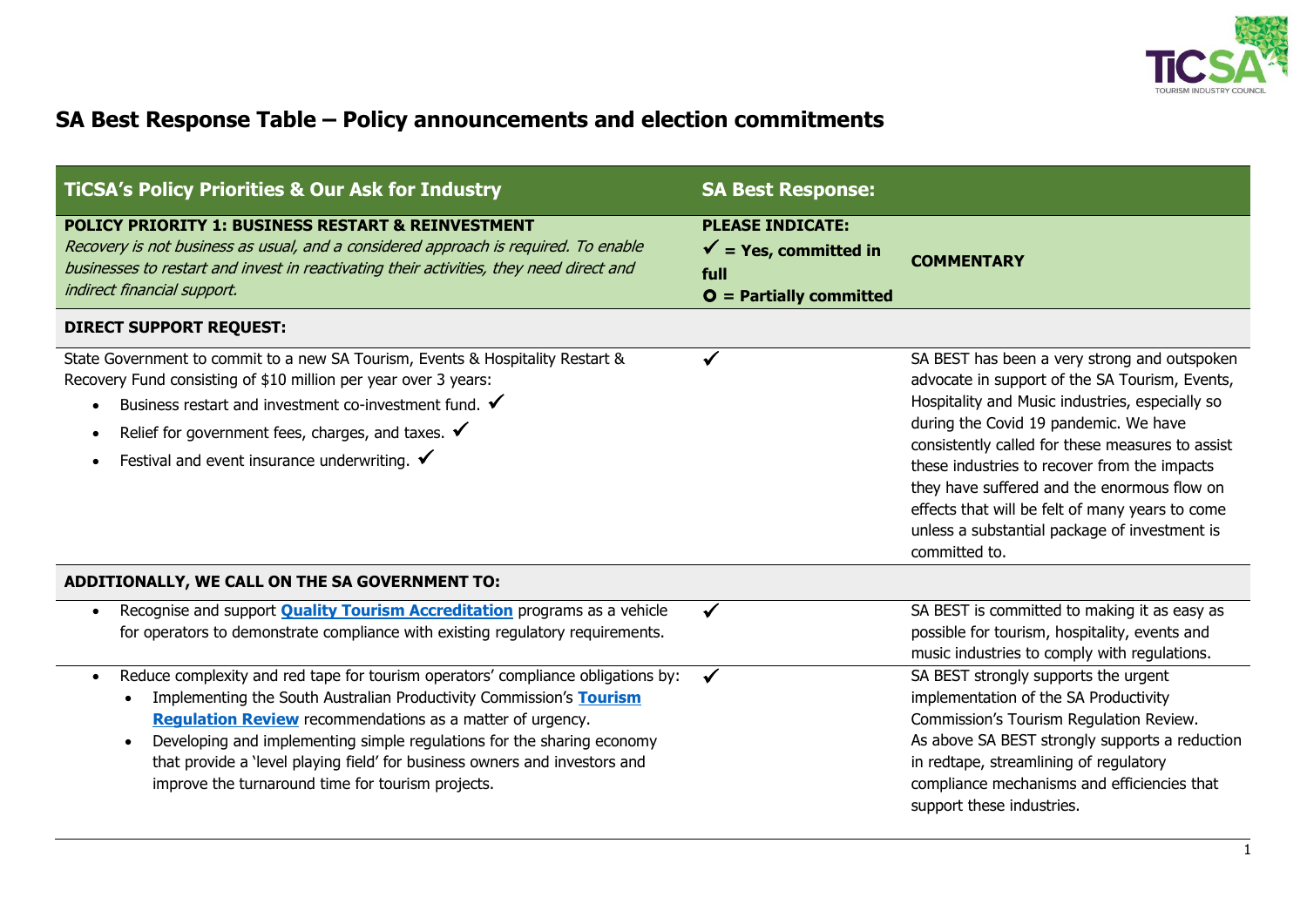| <b>POLICY PRIORITY 2: DRIVING DEMAND</b>                                                      | <b>PLEASE INDICATE:</b>          |                                                   |
|-----------------------------------------------------------------------------------------------|----------------------------------|---------------------------------------------------|
| To restore the value of tourism and hold market share gains, demand needs to be               | $\checkmark$ = Yes, committed in | <b>COMMENTARY</b>                                 |
| stimulated locally, interstate and internationally.                                           | full                             |                                                   |
|                                                                                               | $O =$ Partially committed        |                                                   |
| <b>DIRECT SUPPORT REQUEST:</b>                                                                |                                  |                                                   |
| State Government to commit to an SA Tourism Demand Stimulus package:                          |                                  |                                                   |
| \$10 million/year for short-term activation and tactical activities to motivate local         |                                  | SA BEST strongly supports an SA Tourism           |
| and interstate visitors to book SA tours, experiences and accommodation.                      |                                  | Demand Stimulus package to strategically          |
|                                                                                               |                                  | position and promote the Tourism industry to      |
|                                                                                               |                                  | ensure that it recovers and thrives.              |
| Boost SATC's marketing budget by \$25 million/year over the forward estimates to<br>$\bullet$ | $\checkmark$                     | SA BEST strongly supports a substantial           |
| enable SA to vie for visitor attention in the extraordinarily competitive interstate          |                                  | increase in the SATC's marketing budget.          |
| and international markets.                                                                    |                                  |                                                   |
| ADDITIONALLY, WE CALL ON THE SA GOVERNMENT TO:                                                |                                  |                                                   |
| Develop a festivals and events strategy as a blueprint for the scheduling and                 |                                  | SA BEST strongly supports work being              |
| acquisition of new events that play to the state's brand, long-standing reputation            |                                  | undertaken to develop a comprehensive             |
| as the 'festival state' and result in dispersing visitors across the state (i.e.              |                                  | festivals and events strategy for South           |
| Illuminate). The strategy should ensure that the social, cultural, and economic               |                                  | Australia, including regional and smaller events. |
| impacts of events are festivals are measured.                                                 |                                  | We also support a commensurate marketing          |
|                                                                                               |                                  | strategy for each festival and event.             |
| Continue the Leisure Events Bid Fund.<br>$\bullet$                                            | ✔                                | SA BEST strongly supports the Leisure Events      |
|                                                                                               |                                  | Bid Fund.                                         |
| Continue to recognise the critical role of the Adelaide Convention Bureau in<br>$\bullet$     |                                  | SA BEST recognises the role of the Adelaide       |
| securing. business events for South Australia, which generate more than \$2 billion           |                                  | Convention Bureau and would like to see better    |
| per year to the state's economy.                                                              |                                  | resourcing of this Bureau.                        |
| Communicate local Visitor Information Centre resources and services to                        | $\checkmark$                     | SA BEST agrees with this. We would like to see    |
| consumers when promoting or encouraging tourism to a particular region.                       |                                  | more visible Visitor Information Centres in the   |
|                                                                                               |                                  | regions.                                          |
| POLICY PRIORITY 3: INFRASTRUCTURE & EXPERIENCE DEVELOPMENT                                    | <b>PLEASE INDICATE:</b>          |                                                   |
| To attract visitors to the state we need to ensure our infrastructure and experiences are     | $\checkmark$ = Yes, committed in |                                                   |
| world-class, innovative, and enticing. Fundamental to this is the policy principle that       |                                  | <b>COMMENTARY</b>                                 |
| private sector investment will be stimulated by public investment in the growth of the        | full                             |                                                   |
| industry.                                                                                     | $O =$ Partially committed        |                                                   |
| <b>DIRECT SUPPORT REQUEST:</b>                                                                |                                  |                                                   |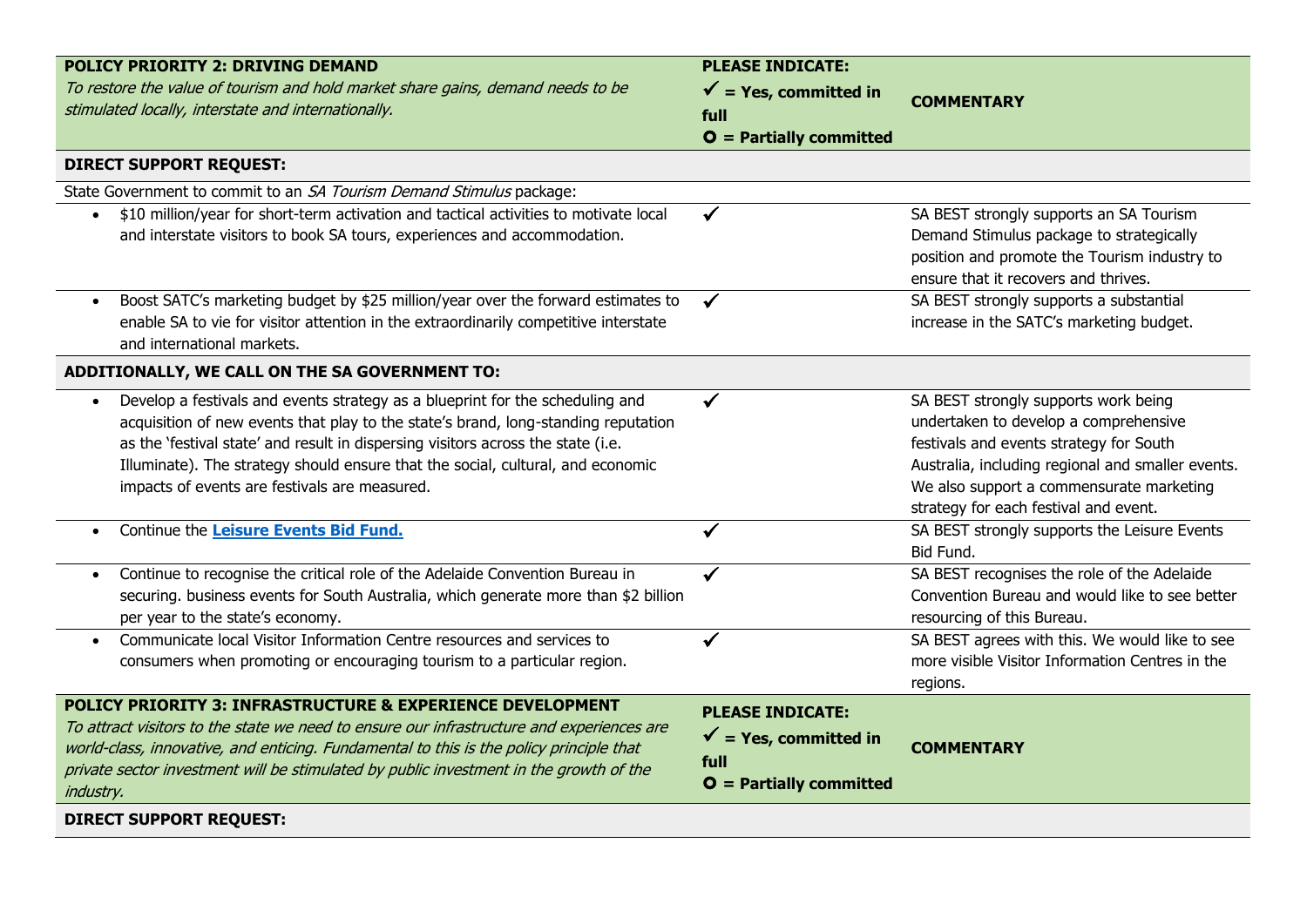| State Government to re-commit and boost existing programs that stimulate private             |                                  |                                                     |
|----------------------------------------------------------------------------------------------|----------------------------------|-----------------------------------------------------|
| investment in Tourism Infrastructure and Experiences including:                              |                                  |                                                     |
| Tourism Industry Development Fund (TIDF) - \$20 million per year for 3                       | ✔                                | SA BEST strongly supports this fund, which may      |
| years.                                                                                       |                                  | well need to be better funded to transition from    |
|                                                                                              |                                  | the Covid 19 Pandemic.                              |
| 'Parks 2025' Nature-Based Tourism Co-Investment Fund - \$5 million per                       |                                  | SA BEST is a strong believer in the potential of    |
| year for 3 years.                                                                            |                                  | this sector and would strongly support this         |
|                                                                                              |                                  | being expanded even further.                        |
| Establish a new Tourism Icon Fund to be established as a sub-program of either               | $\checkmark$                     | SA BEST would need to understand what a             |
| the TIDF or RGF $-$ \$10 million per year for 3 years.                                       |                                  | Tourism Icon Fund is but in principle supports      |
|                                                                                              |                                  | all initiatives that will drive tourism in SA.      |
| Commit to re-establishing strategic inbound international aviation partnerships as           |                                  | SA BEST recognises that other jurisdictions         |
| a matter of urgency.                                                                         |                                  | have been much more proactive and successful        |
|                                                                                              |                                  | in building and maintaining strategic inbound       |
|                                                                                              |                                  | international aviation partnerships and believes    |
|                                                                                              |                                  | there is huge potential to grow this.               |
| Funding eligibility across such funds must be amended to enable greater accessibility for    |                                  | SA BEST supports a review of all of the             |
| micro and small businesses, businesses across metropolitan Adelaide, and local               |                                  | eligibility criteria to ensure that there is equity |
| government-run commercial tourism enterprises.                                               |                                  | of access across all funding to all businesses big  |
|                                                                                              |                                  | and small, and that there are no barriers to        |
|                                                                                              |                                  | tourism, hospitality, events, festivals and music   |
|                                                                                              |                                  | productions in this State.                          |
| ADDITIONALLY, WE CALL ON THE SA GOVERNMENT TO:                                               |                                  |                                                     |
| In setting regional infrastructure priorities, Infrastructure SA to use the <b>South</b>     |                                  | SA BEST agrees with this proposal but believes      |
| <b>Australian Regional Visitor Strategy 2025</b> as a key reference.                         |                                  | that with a new incoming Government and the         |
|                                                                                              |                                  | need to transition out of the Covid 19 Pandemic     |
|                                                                                              |                                  | that this strategy may need to be updated and       |
|                                                                                              |                                  | better resourced.                                   |
| Invest and deliver demand-driving infrastructure, for example, the Riverbank                 | ✓                                | SA BEST would want to see the detail of a           |
| Arena as a multi-purpose venue that will generate significant direct and flow-on             |                                  | comprehensive infrastructure plan rather than       |
| economic activity for the tourism and hospitality industries.                                |                                  | one off large disconnected announcements.           |
| <b>POLICY PRIORITY 4: BUSINESS CAPABILITY &amp; WORKFORCE</b>                                | <b>PLEASE INDICATE:</b>          |                                                     |
| To enable businesses to grow they need a workforce that is willing, skilled, and             | $\checkmark$ = Yes, committed in | <b>COMMENTARY</b>                                   |
| enthusiastic to be part of the industry for the long term. Therefore, investment is required | full                             |                                                     |
| to reverse the damage to the desirability of tourism as a long-term career opportunity and   | $O =$ Partially committed        |                                                     |

 $\overline{\phantom{0}}$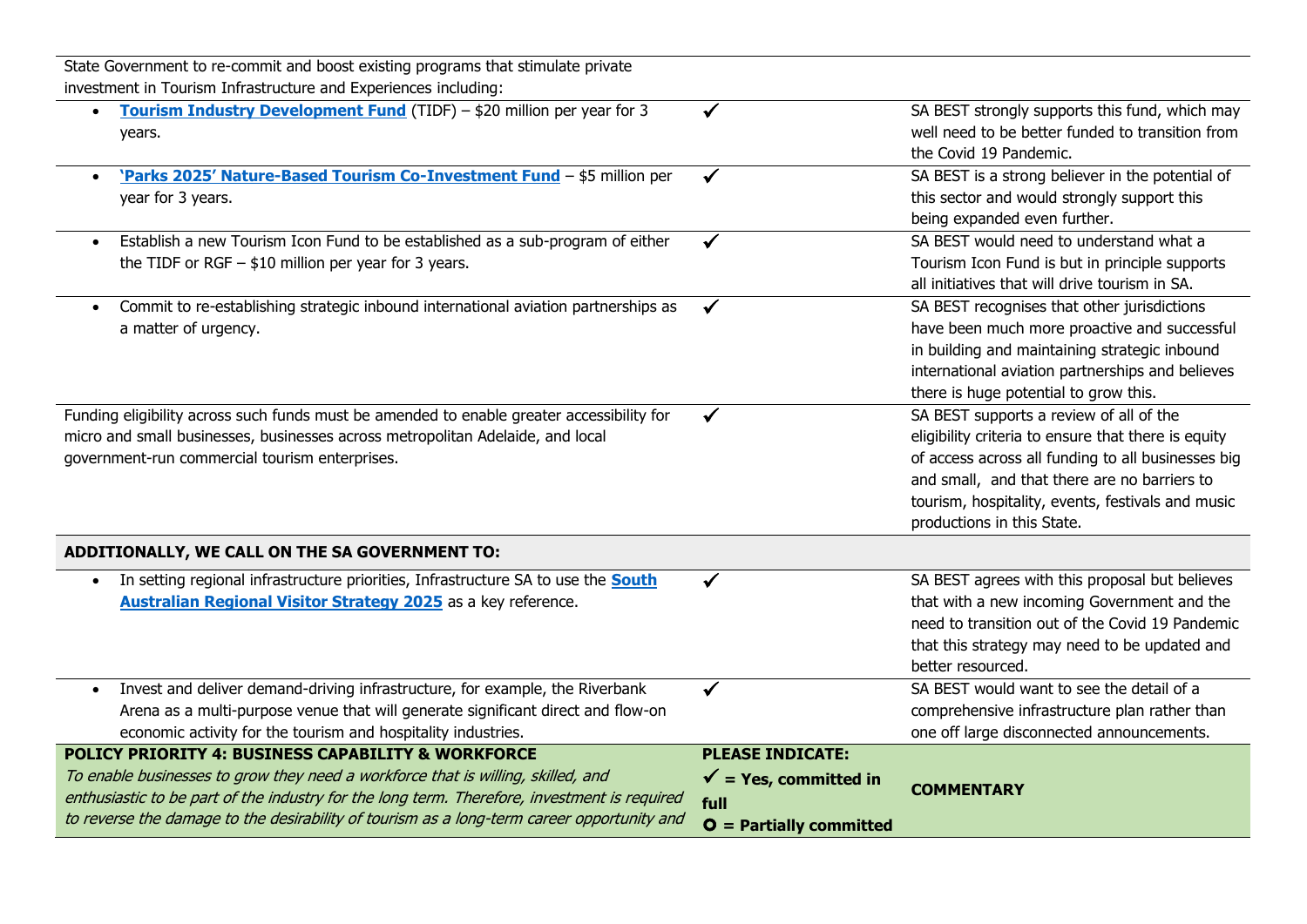| to make sure the industry has access to the training and capability development support it<br>needs to thrive.                                                                                                                                                                                                                                    |                                                                                                  |                                                                                                                                                                                                                                                                         |
|---------------------------------------------------------------------------------------------------------------------------------------------------------------------------------------------------------------------------------------------------------------------------------------------------------------------------------------------------|--------------------------------------------------------------------------------------------------|-------------------------------------------------------------------------------------------------------------------------------------------------------------------------------------------------------------------------------------------------------------------------|
| <b>DIRECT SUPPORT REQUEST:</b>                                                                                                                                                                                                                                                                                                                    |                                                                                                  |                                                                                                                                                                                                                                                                         |
| State Government to commit to Tourism Business Capability Support program to be<br>delivered by industry for industry:<br>\$1 million / year for 3 years for capability development workshops and mentoring<br>$\bullet$<br>program to be administered by industry bodies                                                                         |                                                                                                  | SA BEST supports this proposal but believes<br>there could be a need for even greater<br>resourcing for a Tourism Business Capability<br>support that will address labour needs, skills<br>shortages and the need to develop leaders in<br>the industry for the future. |
| ADDITIONALLY, WE CALL ON THE SA GOVERNMENT TO:                                                                                                                                                                                                                                                                                                    |                                                                                                  |                                                                                                                                                                                                                                                                         |
| Commit to developing a whole-of-state strategy and actions to address growing<br>tourism industry skills shortages and operator capabilities;                                                                                                                                                                                                     | ✓                                                                                                | See above. SA BEST believes there is a huge<br>outstanding need to develop a whole of state<br>strategy with clear and measurable outcomes to<br>address current skills and labour shortages as<br>well as future operator capabilities and<br>capacity.                |
| Department of Human Services to work with the tourism industry to help attract<br>and better support volunteers in the region;                                                                                                                                                                                                                    | ✓                                                                                                | SA BEST would be interested to learn more<br>about how the Department of Human Services<br>could assist industry in this way, especially in<br>the regions. We support it in principle of<br>course, but would want to see what they could<br>actually deliver.         |
| Hold a joint round table with tourism and hospitality industry leaders with the<br>$\bullet$<br>Minister for Tourism, Minister for Innovation and Skills, and Minister for Education<br>as the kick-off and commitment to the whole-of-state strategy development; and                                                                            | ✓                                                                                                | SA BEST believes that there is a need to<br>permanently establish round tables and to hold<br>them regularly under the auspices of the TIC.                                                                                                                             |
| Ensure that the delivery and oversight of the strategy fit within the whole-of-<br>$\bullet$<br>government approach.                                                                                                                                                                                                                              |                                                                                                  | SA BEST strongly supports this but notes that it<br>has been very challenging to get any<br>Government to work in a whole of government<br>approach, especially collaborating with our<br>Commonwealth colleagues. We will continue to<br>call for this.                |
| <b>POLICY PRIORITY 5: PARTNERSHIPS &amp; COLLABORATIONS</b><br>Tourism is an extremely important driver of our state's economy, driving benefit that flows<br>to regional communities and has a positive impact on other industries such as agriculture,<br>food and wine, retail, education, real estate and transport. The need for all tourism | <b>PLEASE INDICATE:</b><br>$\checkmark$ = Yes, committed in<br>full<br>$O =$ Partially committed | <b>COMMENTARY</b>                                                                                                                                                                                                                                                       |